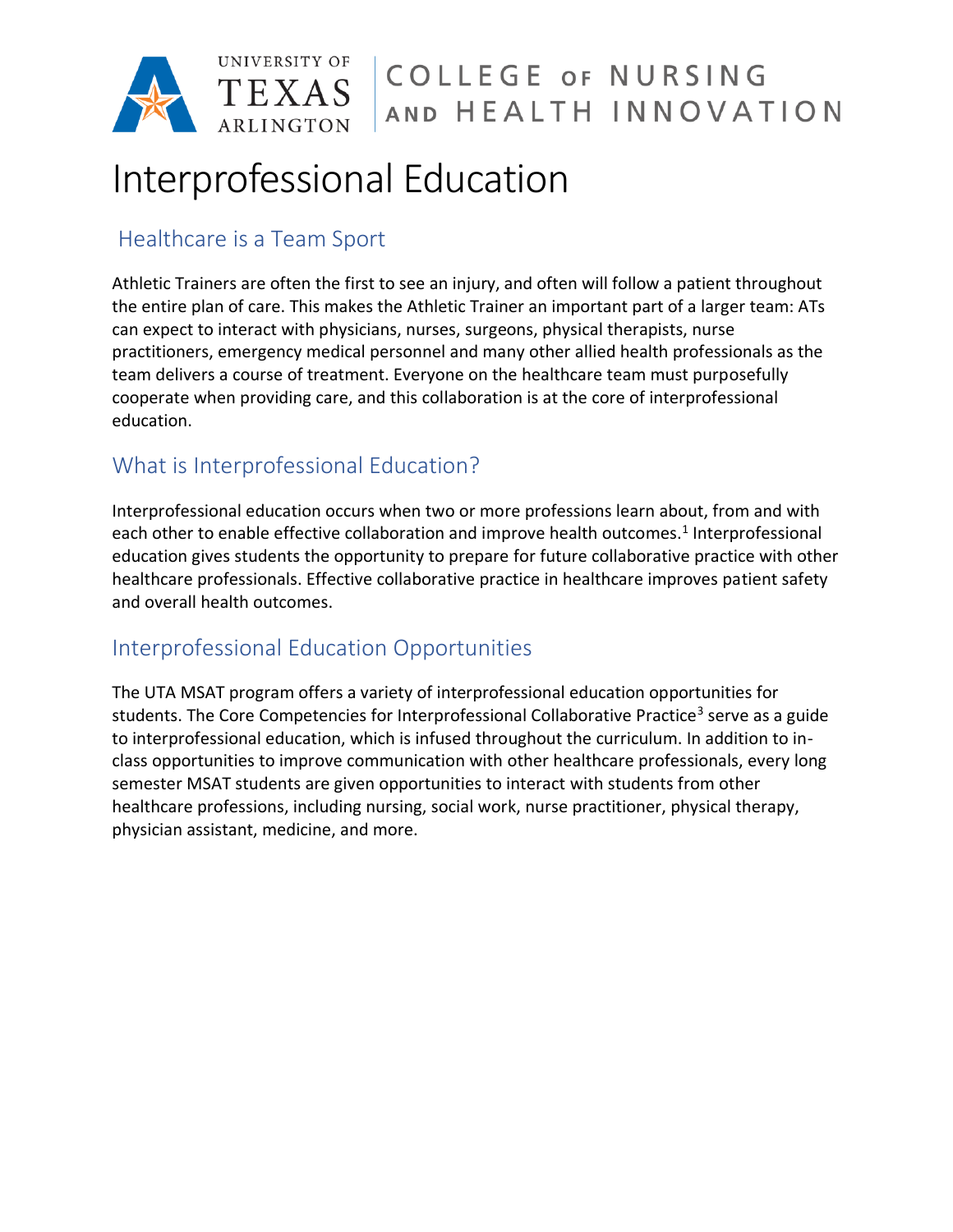

*Figure 1 MSAT Student Katie Wade collaborates with students from medicine, physician assistant, nursing, and physical therapy programs to discuss the roles of everyone on the healthcare team.*



*Figure 2 MSAT Students discuss concussion management with family nurse practitioner students.*